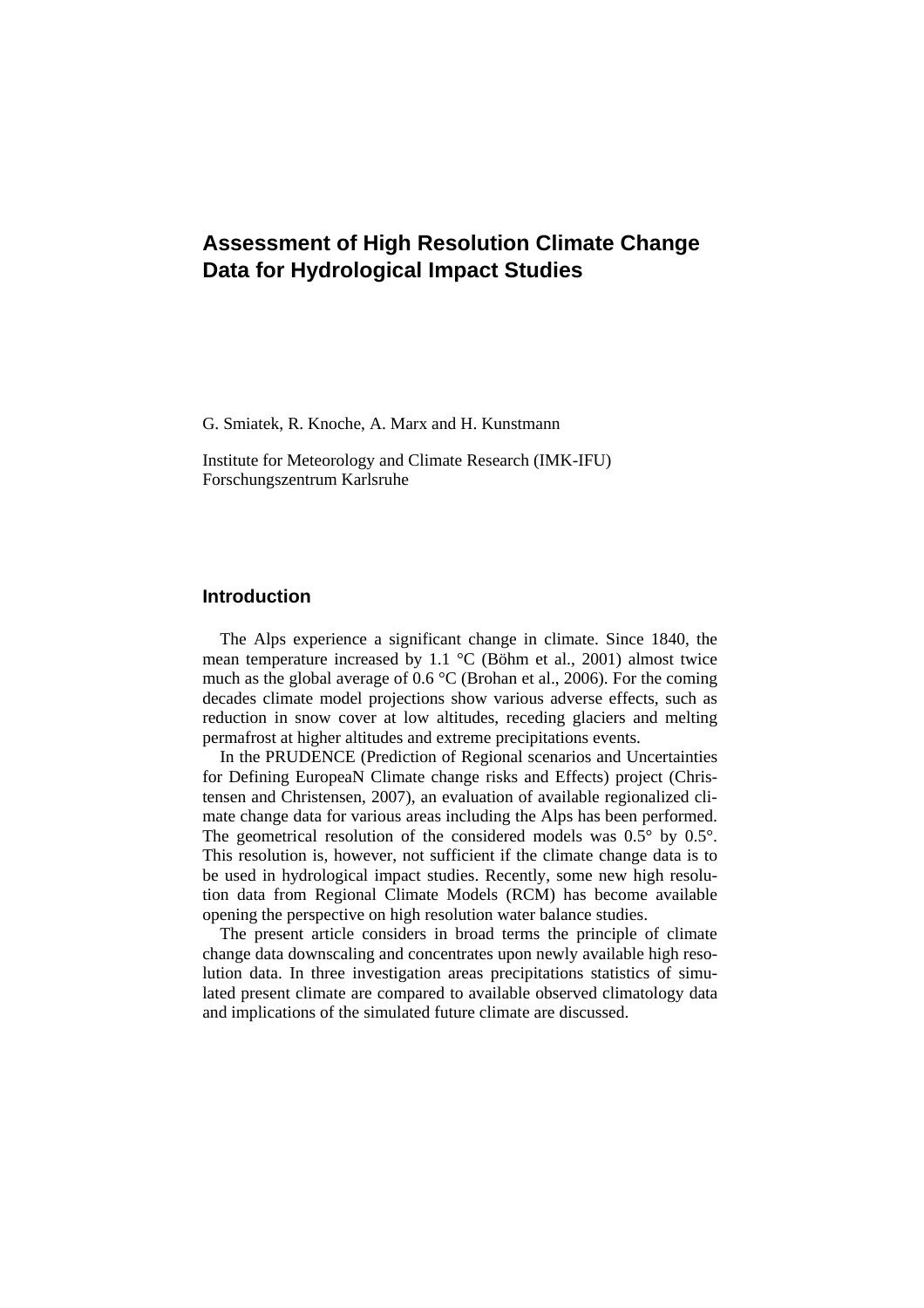# **Downscaling of Climate Change Data**

The complex gridded and computer based General Circulation Models (GCM) are the best available tools for the construction of climate change scenarios. GCMs represent main components of the climate system in three dimensions and on global scale, coupled to a three dimensional representation of the ocean. The AOGCMs (Coupled atmosphere-ocean general circulation models) provide a consistent picture of possible climate change based on a set of various assumptions.

In order to study the consequences of global climate change on local scales the spatially coarse GCM data has to be downscaled by application of Regional Climate Models (RCM) or Statistical Downscaling Models (SDM). SDMs employ statistical relations between large scale forcing and station observed variables, e.g. via multiple regression, canonical correlation analysis or circulation pattern analysis. They are computationally very efficient, however a persistence of statistical relations under changing climate conditions has to be assumed. The RCMs are three dimensional atmospheric models, usually coupled atmosphere-land surface systems based on conservation laws and physical relations as well as parameterizations for subgridscale processes. They are computationally very expensive. Schmidli et al. (2007) found that in complex terrain RCM achieve better skills than SDMs.

The downscaling principle is shown in Figure 1. GCMs provide boundary forcings for the RCM/SDM. RCMs are often driven in a nested approach. The regional climate change results can be applied in further modeling i.e. hydrological models. Kunstmann et al. (2004) and Kunstmann and Stadler (2005) demonstrate the application of regional climate data of the MM5 model in an impact analysis for the Alpine catchments of the Ammer and Mangfall river (State of Bavaria, Germany)

Construction of a climate change scenario with a GCM involves a decision what emission scenario is used to calculate future atmospheric greenhouse gas and aerosol concentrations. In the year 2000, the IPCC published a set of scenarios for use in the Third Assessment Report (TAR) in the Special Report on Emission Scenarios – SRES (Nakicenovic, 2000). In total 40, different scenarios were defined and grouped in families: A1, A2 with more technological and B1 and B2 with more environmental background.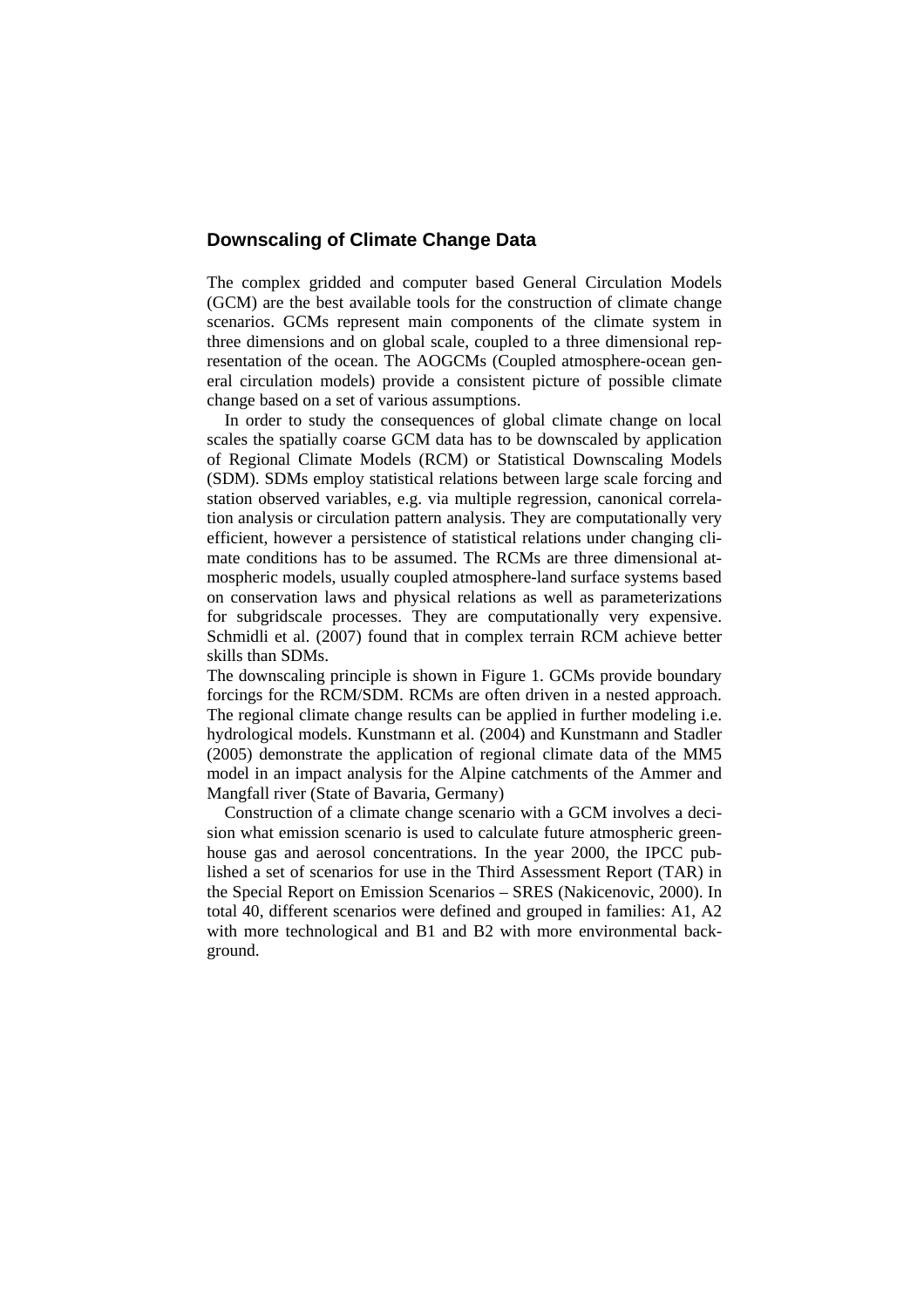

**Fig. 1** Principle of downscaling of gobal climate change data.

The scenarios were employed in experiments with various GCMs in the IPCC Third (TAR) and in the Fourth Assessment Report (AR4), completed in 2007 (IPCC, 2007). Table 1 depicts the GCM models used as boundary forcings of regional models considered in the present article. The UKMO (UK Meteorological Office) HadCM3 (Hadley Centre Coupled Model, version 3) GCM is a coupled atmosphere-ocean general circulation model. Atmosphere and Ocean exchange information once a day with exact conservation of heat and water fluxes. The climate change simulations for the period 1860 to 2100 with the HadCM3 model show a global mean SRES scenarios temperature increase in range from 2.6 to 5.3K (Johns et al., 2003). The Max-Planck-Institute for Meteorology, Hamburg, Germany (MPI) ECHAM model (Roeckner et al., 2003) has been developed from the ECMWF (European Centre for Medium-Range Weather Forecasts) model (EC) and a complex parameterization package developed in Hamburg (HAM) used to adjust the ECMWF Numerical Weather Prediction (NWP) model for climate simulations. The current version is ECHAM5.

### **Available high resolution RCM data**

In PRUDENCE, 13 different RCMs were evaluated. The present investigation discusses newly available climate change data at spatial resolutions below 20 km provided by four RCMs: CLM, HIRHAM, RegCM and REMO.

A high geometrical resolution is a key issue when RCM data is used as input into a hydrological model. Figure 2 depicts as example the catchment of the Ammer river located in the southern part of the Bavaria state. It is overlaid by the 0.5° by 0.5° grid as applied in PRUDENCE and a 10 arc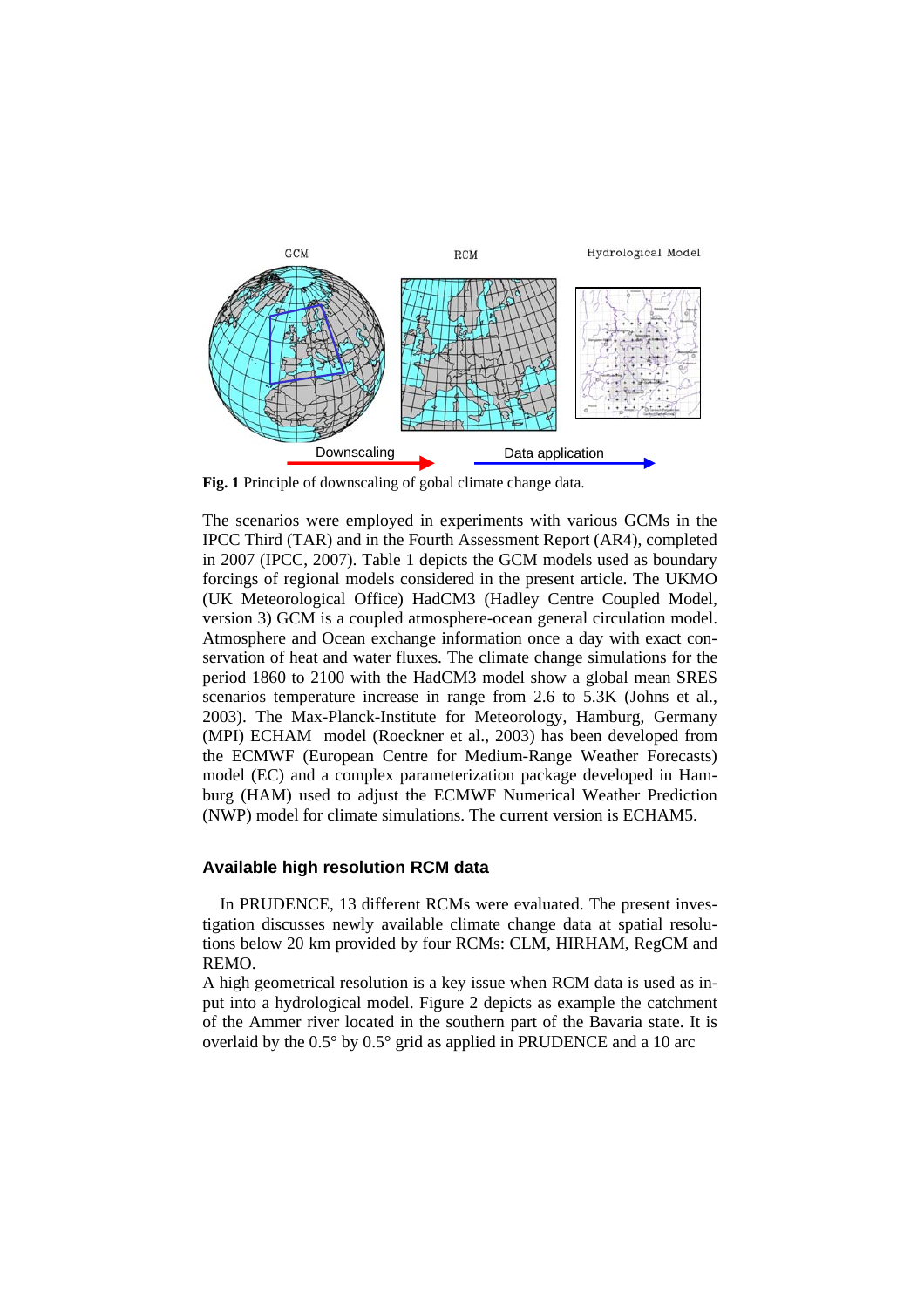**Table 1** GCM data providing boundary forcings for RCM modes discussed in the present paper**.**

| Institution | Country | <b>IPCC</b> | Model                | <b>TRUNC</b>             | GRID                           |    | Scenario               |
|-------------|---------|-------------|----------------------|--------------------------|--------------------------------|----|------------------------|
|             |         | Report      |                      |                          |                                |    |                        |
| <b>METO</b> | United  | TAR         | HadCM3               | $\overline{\phantom{a}}$ | $2.5^{\circ}$ x3.75 $^{\circ}$ | 19 | A1FI, A2(3), B1, b2(2) |
|             | Kingdom | AR4         | HadCM3               | ٠                        | $2.5^{\circ}$ x3.75 $^{\circ}$ | 19 | A2.A1B.B1              |
|             |         | AR4         | HadGEM1              | $\overline{\phantom{a}}$ | 1.25°x1.875                    | 38 | A2.A1B.B1              |
| <b>MPI</b>  |         | TAR         | ECHAM/OPYC3          | T42                      | $2.8^\circ \times 2.8^\circ$   | 19 | A2.B2                  |
|             |         | AR4/ENS     | <b>ECHAM5/MPI-OM</b> | T63                      | $1.5^{\circ}$ x $1.5^{\circ}$  | 31 | A2(3), A1B(3), B1(3)   |

minutes by 10 arc minutes grid. It can be seen that the coarse grid is entirely insufficient. Even the 10 arc minutes grid might lead to problems as any application of the RCM data should employ a scale of at least of 2 dx, where dx is the RCMs grid cell size. The model parameters, applied GCM forcings, as well as available time ranges are shown in Table 2 and the geographical areas in Figure 3.

The non-hydrostatic community climate model **CLM** is based on the Local Model (LM) of the German Weather Service (DWD)(Steppeler et al., 2003). It has the same dynamic and physical core as the LM. CLM employs a rotated spherical Arakawa C-grid in horizontal direction on regular latitude-longitude coordinates with a rotated pole, and on hybrid terrain-following coordinates in the vertical coordinate system. Lateral boundary in grid space is formulated after Davies (1976) with a relaxation zone of 10 grid cells. The RCM output is saved in NetCDF (Network Common Data Form) data format.



**Fig. 2** Catchment of the Ammer river (south Germany) overlaid by a 0.5°x0.° grid (red) and 10' x 10' grid (gray) .Catchment size 600 km2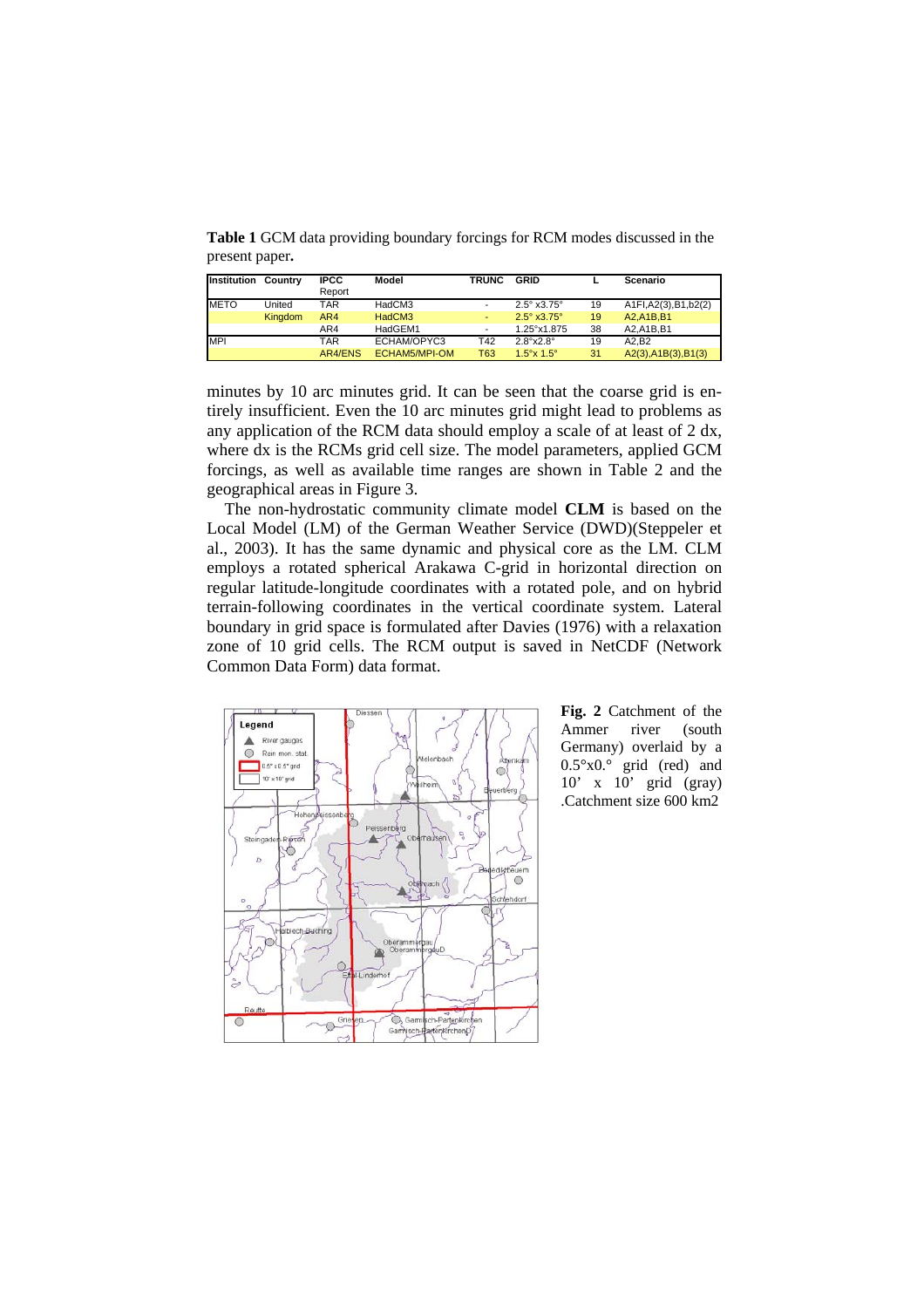

**Fig. 3** Extent of the available high resolution regional climate change data**.**

The International Centre for Theoretical Physics (ICTP), Trieste, Italy, regional climate model **RegCM** was originally developed by Giorgi et al. (1993). The dynamical core of the RegCM is equivalent to the hydrostatic version of the NCAR/Penn State University meso-scale model MM4 and the models projection is rotated Lambert Conformal. Boundary layer physics are formulated following a non-local vertical diffusion scheme with a relaxation zone in transition from GCM to RCM of 11 grid cells. The output is available in GraDS (Grid Analysis and Display System) format.

**HIRHAM** is the RCM of the Danish Meteorological Institute (DMI). The dynamical part originates from HIRLAM (High Resolution Limited Area Model) version 2 and the physical part from ECHAM. The recent model version HIRCAM5 is a completely new RCM combining most recent versions of HIRLAM and ECHAM. The model is run on regular latitude-longitude coordinates with rotated pole and applies the lateral boundary condition after Davis (1976) with a relaxation zone from GCM to RCM of 10 grid cells. The model output is saved in NetCDF or GRIB (GRidded Binary) format.

The regional hydrostatic climate model **REMO** (Jacob et al., 2003) of the Max-Planck Institute of Hamburg has two parameterization schemes: the German Weather Service (DWD) physics and additional schemes of the ECHAM4 global climate model. REMO employs a spherical Arakawa-C grid on regular latitude-longitude coordinates with a rotated pole and resolutions between 0.05° to 1°.The transition zone from the GCM forcing to REMO is 8 grid boxes. REMO climate change data is available in IEG data format.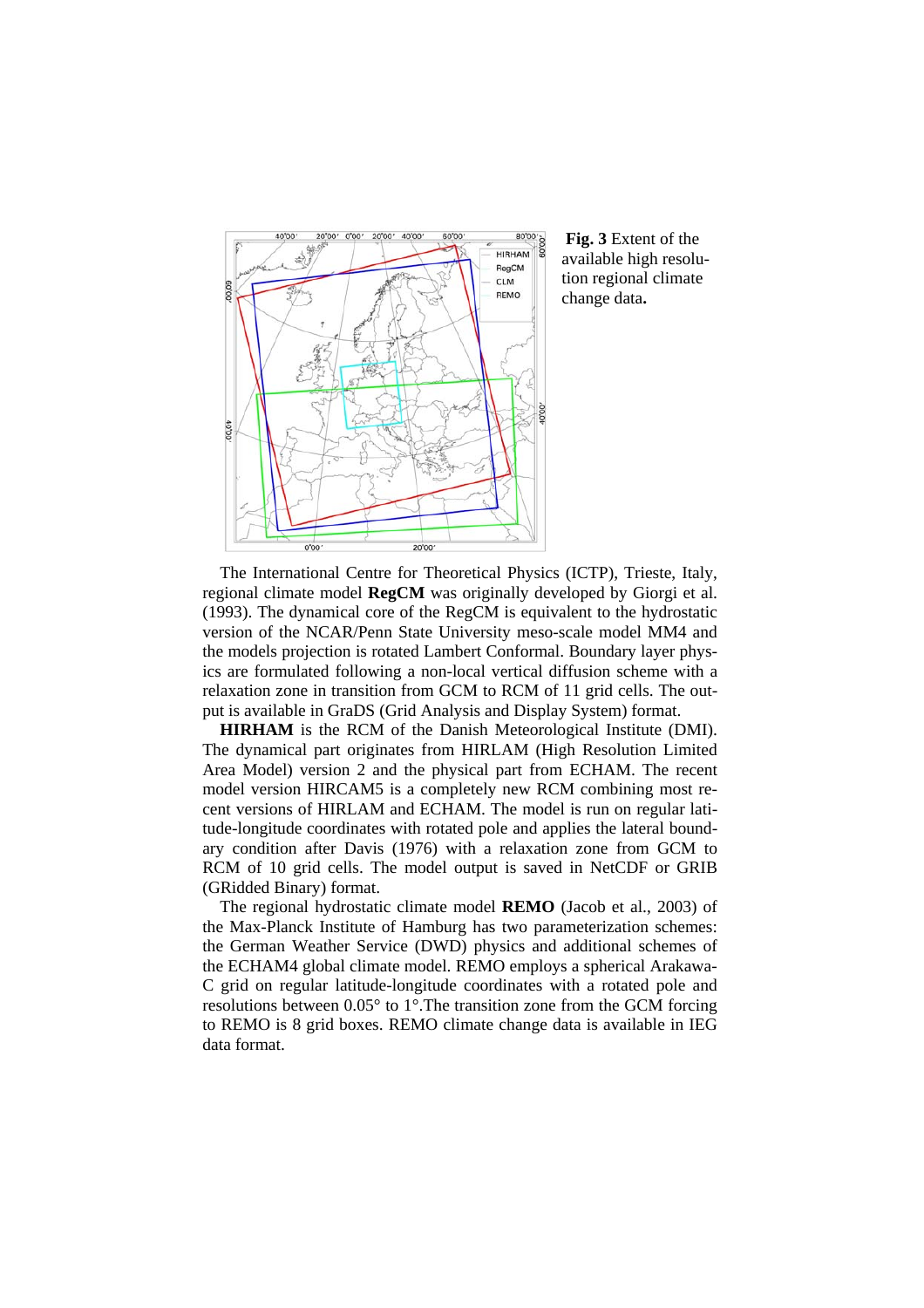| Model                                | <b>CLM 2.4</b>       | <b>HIRHAM</b>       | <b>RegCM</b> | <b>REMO</b>  |
|--------------------------------------|----------------------|---------------------|--------------|--------------|
| <b>Institution</b>                   | M&D                  | DMI                 | <b>ITCP</b>  | <b>MPI</b>   |
| <b>GCM</b>                           | ECHAM5               | HAD3M               | HAD3M        | ECHAM5       |
| <b>SRES</b> sce-<br>nario            | B1, A1B(2),<br>A2(2) | A2<br><b>B2, A2</b> |              | B1, A1B, A2  |
| Projection                           | Rotated              | rotated             | Lambert      | rotated      |
| <b>Resolution</b>                    | $0.165^{\circ}$      | $0.11^{\circ}$      | 20km         | $0.08^\circ$ |
| <b>CNTR</b>                          | 1950-2001            | 1960-1990           | 1960-1990    | 1955-2001    |
| <b>SCEN</b>                          | 2001-2100            | 2070-2100           | 2070-2100    | 2001-2100    |
| <b>Temporal</b><br><b>Resolution</b> | H,D                  | D, M, S             | D            | H.D.M        |
| Data source                          | <b>CERA</b>          | <b>PRUDENCE</b>     | <b>ITCP</b>  | <b>CERA</b>  |

**Table 2** Available high resolution regional climate change data**.** CNTR – control run , SCEN – scenario run, temporal resolution H – hourly, D – daily; M – monthly and S seasonal data. CERA – www.cera.de, PRUDENCE: www.prudence.dk

# **Climate of the 20<sup>th</sup> century**

The evaluation of the RCM models is preformed in three investigation areas ALPS, NORTH and SOUTH. ALPS area covers the entire Alpine region as defined in PRUDENCE (5°-15°E and 44°-48N). The coordinates of further smaller areas are: NORTH 9°50'-13°E and 46° 50'-48°N) north of the main Alpine ridge and SOUTH 8°-11°50'E and 45°30'- 46°30'N located south of the main ridge. The model data were accessed in they original map projections without any interpolation. This is especially important for the models employing the rotated pole coordinates. The precipitation statistics were derived from daily data with 30 day month in case of data generated with Had3CM GCM forcings and real calendar in case of data driven by the ECHAM5 GCM. Thus, al least 900 values were available for each month allowing robust frequency and distribution characteristics. The daily statistics of each cell were averaged over the years and over the investigation area.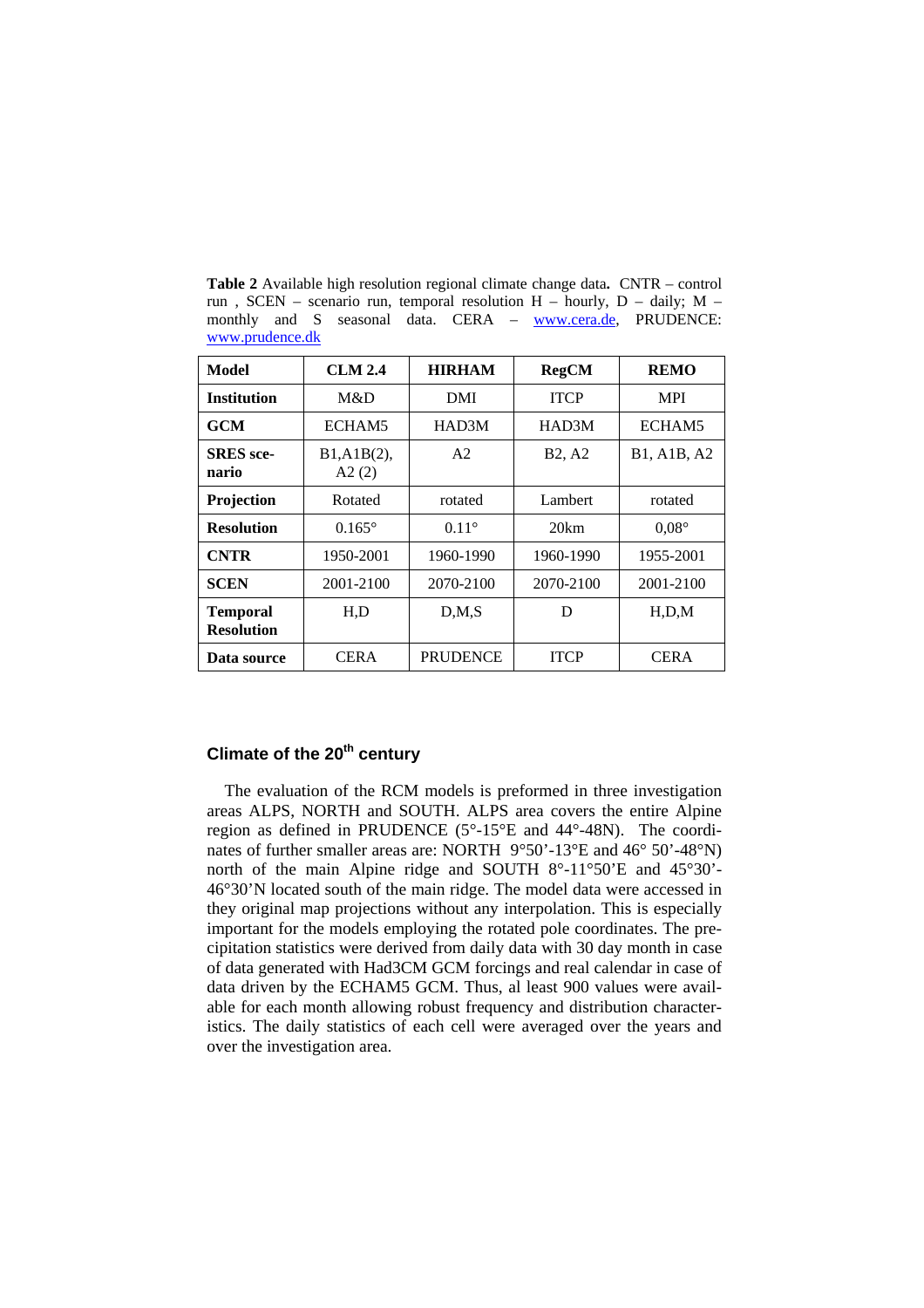The model simulations are compared to climatology data provided by CRU (Climate Research Unit, Norwich, UK, in a spatial resolution of 10 arc minutes (ALP-IMP and CRU 1.2) and from the University Delaware in  $0.5^\circ$  resolution. As a part of the ALP-IMP projects a high resolution gridded climatic fields have been generated for the Greater Alpine Region of Europe. The extent of the Alpine data is  $4^{\circ}$ -19 $^{\circ}$ E and  $43^{\circ}$ -49 $^{\circ}$ N- The monthly precipitation totals data for the 1800–2003 period are based on 192 long-term homogenized precipitation series from meteorological stations (Efthymiadis et al., 2006). CRU TS 1.2 climatology is an additional dataset gridded at 10 arc minutes covering the European land surface. The available climatic variables are: cloud cover, DTR (Diurnal Temperature Range), precipitation, temperature and vapour pressure.

Figure 4 shows the annual cycle of precipitation in the ALPS area as an area average of the period 1961 - 1990. It can be seen that there is a substantial uncertainty in the climatology data used in the comparison. This creates still a large difficulty in any model evaluation. Frei et al. (2003) evaluated daily precipitations statistics from four regional climate models. They point out that the domain bias of measured data resulting from biases in measurements and in the network was in range of -16%. The observations underestimate the real precipitation.

The RCM models tend to overestimate the measured precipitation. (see Figure 4). The overestimation in the winter season is in magnitude of 30 %. It might have adverse effects in a further hydrological application even when the summer precipitation amount is less uncertain. Possibly overestimated snow coverage will influence the runoff in the later seasons. The magnitude of the bias is in the same order as in PRUDENCE (Jacob et al., 2007). The RCMs (and the GCM) models still have problems in the reproduction of the precipitation magnitude and patterns in topographically complex areas.

As shown in Figure 4 B and Figure 4 C there is also a disagreement between the investigated models in the fraction of days with precipitation over 1mm/day in the winter season and substantial differences in the fraction of days with precipitation over 15 mm/day. The biases in the monthly mean precipitation in the smaller investigation areas (see Figure 5) appear higher in the winter season in the NORTH area.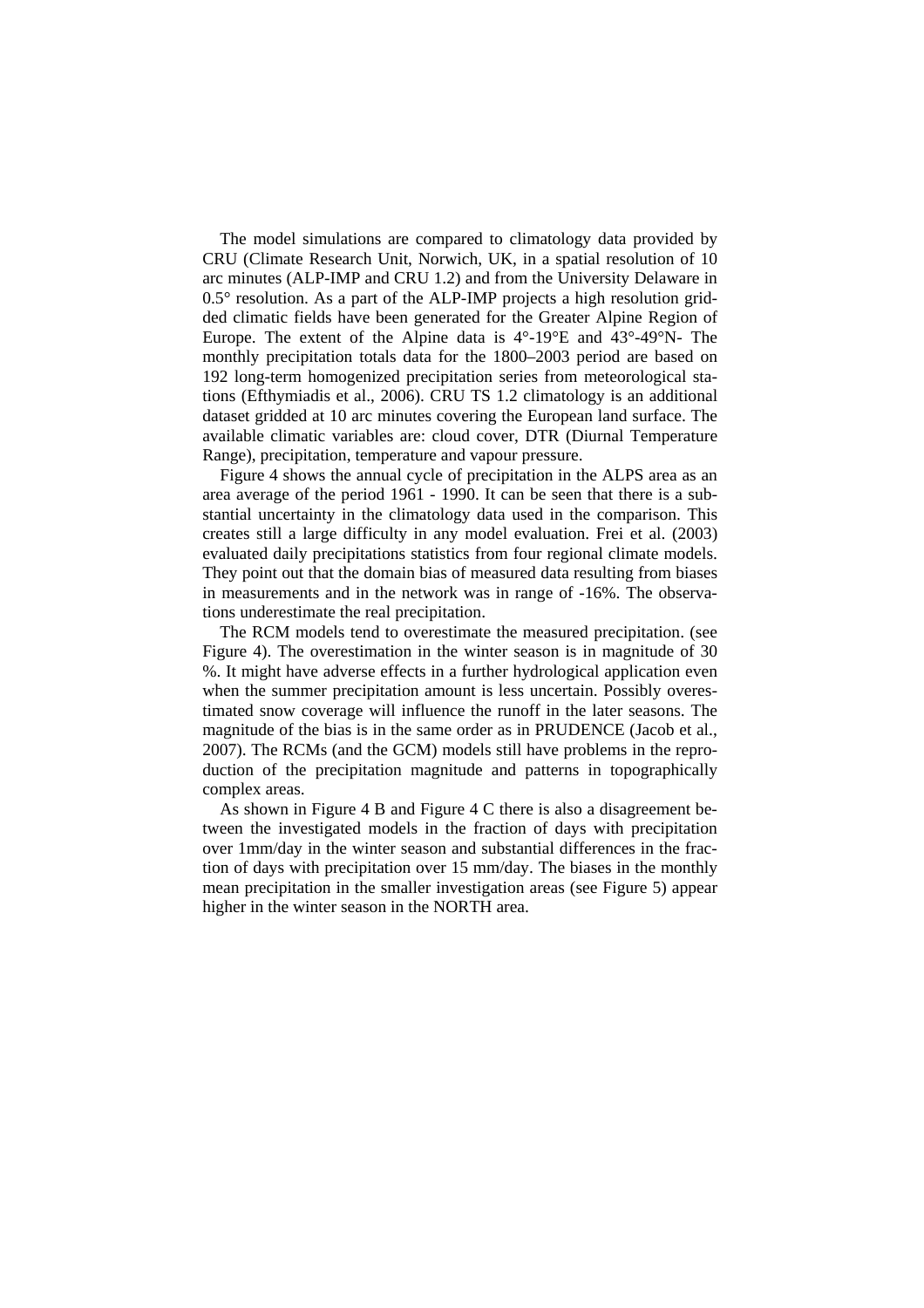

**Fig. 4** Annual cycle of precipitation statistics 1961 – 1990 averaged of the Alpine region (5°-15°E, 44°-48°N, grid points over sea and missing excluded. (A) monthly precipitation; (B) frequency (fraction) of days with precipitation above 1mm/day; (C) frequency (fraction) of days with precipitation above 15 mm/day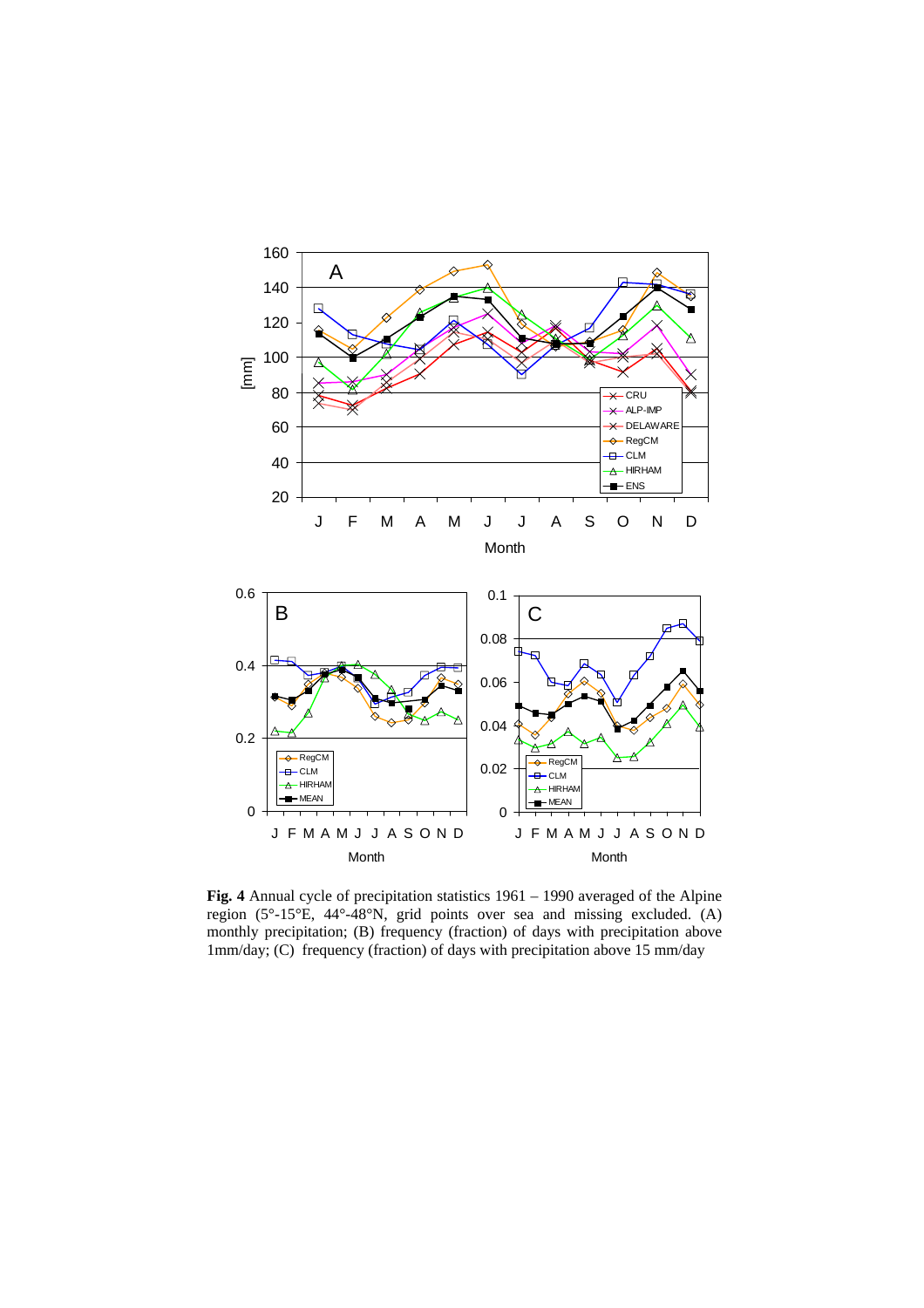

**Fig. 5** Seasonal precipitation 1961-1990 averaged over the investigation areas NORTH (A) and SOUTH (B)**.**

### **Future Climate**

The small number of available high resolution climate change with 2 (ALPS and SOUTH) or 3 (NORTH) does not allow for building and considering ensemble mean values. Therefore, the single models and the A2 SRES scenario results of the HIRHAM, RegCM and REMO model are shown in Figure 6 as ratio between the area averaged scenario mean 2071- 2100 to the 1961-1990 mean of the control run. The transient CLM data will only be released en of 2007. The results indicate, as well as in PRUDENCE, a decrease of the summer precipitation in the range of more than 20% and a precipitation increase in the winter season of approximately up to 30%. In PRUDENCE, an ensemble mean of the 25 investigated models showed in the SRES A2 scenario a relative seasonal mean precipitation change of +20% in winter, +2% in spring (MAM), -26% in summer (JJA) and -7% in autumn.

Frei et al. (2006) have shown that precipitation extremes tend to increase in the winter season north of about 45°N, while there is an insignificant change in the southern part of the Alps. Figure 7 depicts the change the precipitation distribution within the NORTH area as simulated by the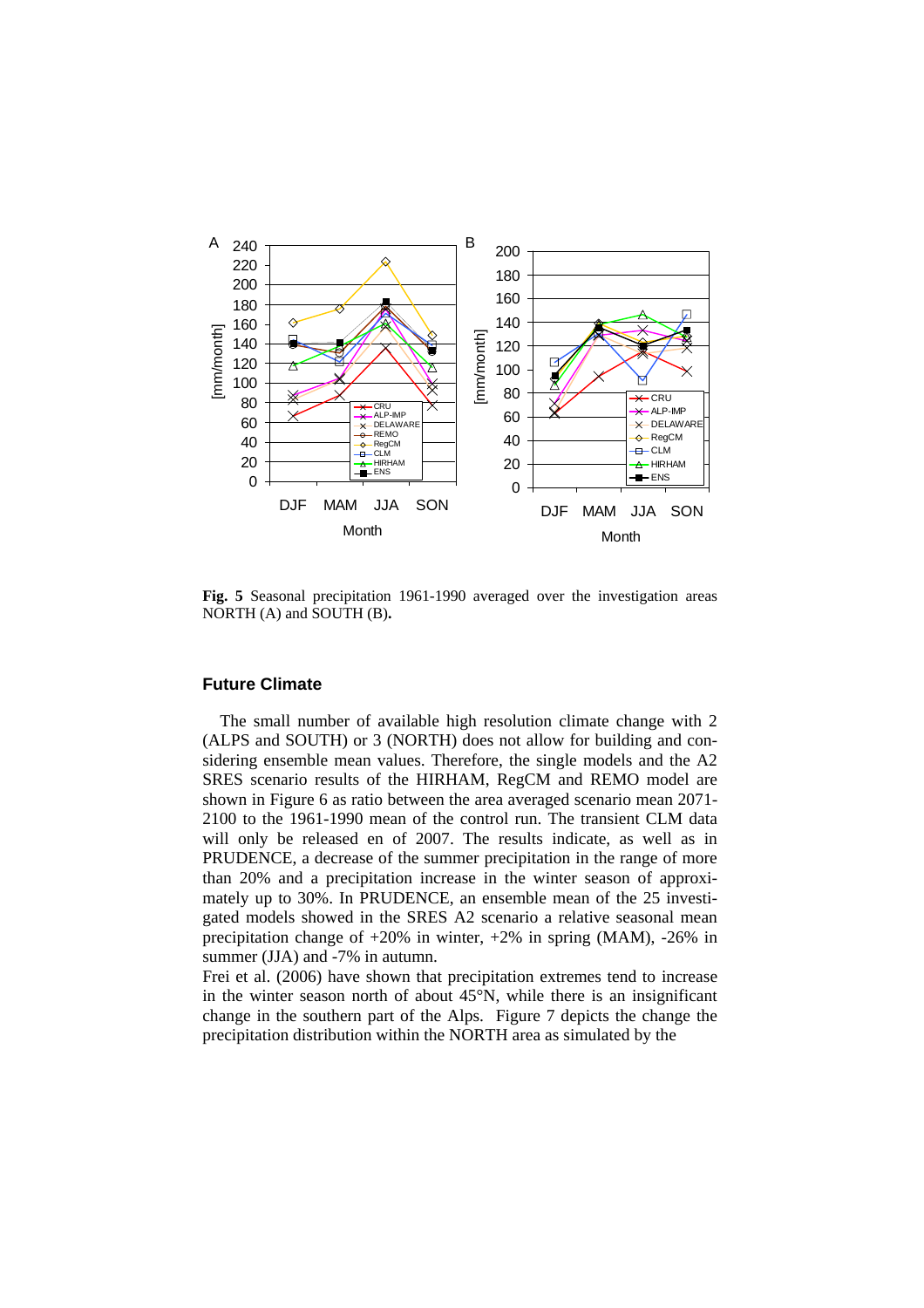

**Fig. 6**Simulated annual precipitation ratio SRES Scenario 2071-2100 to control run 1961-1990 for the ALPS area.



**Fig. 7** Simulated precipitation distribution for the winter season (DJF) and the area NORTH with the REMO model. C20 – 1961-1990 area mean control run and A2 – 2071-2100 area mean SRES A2 run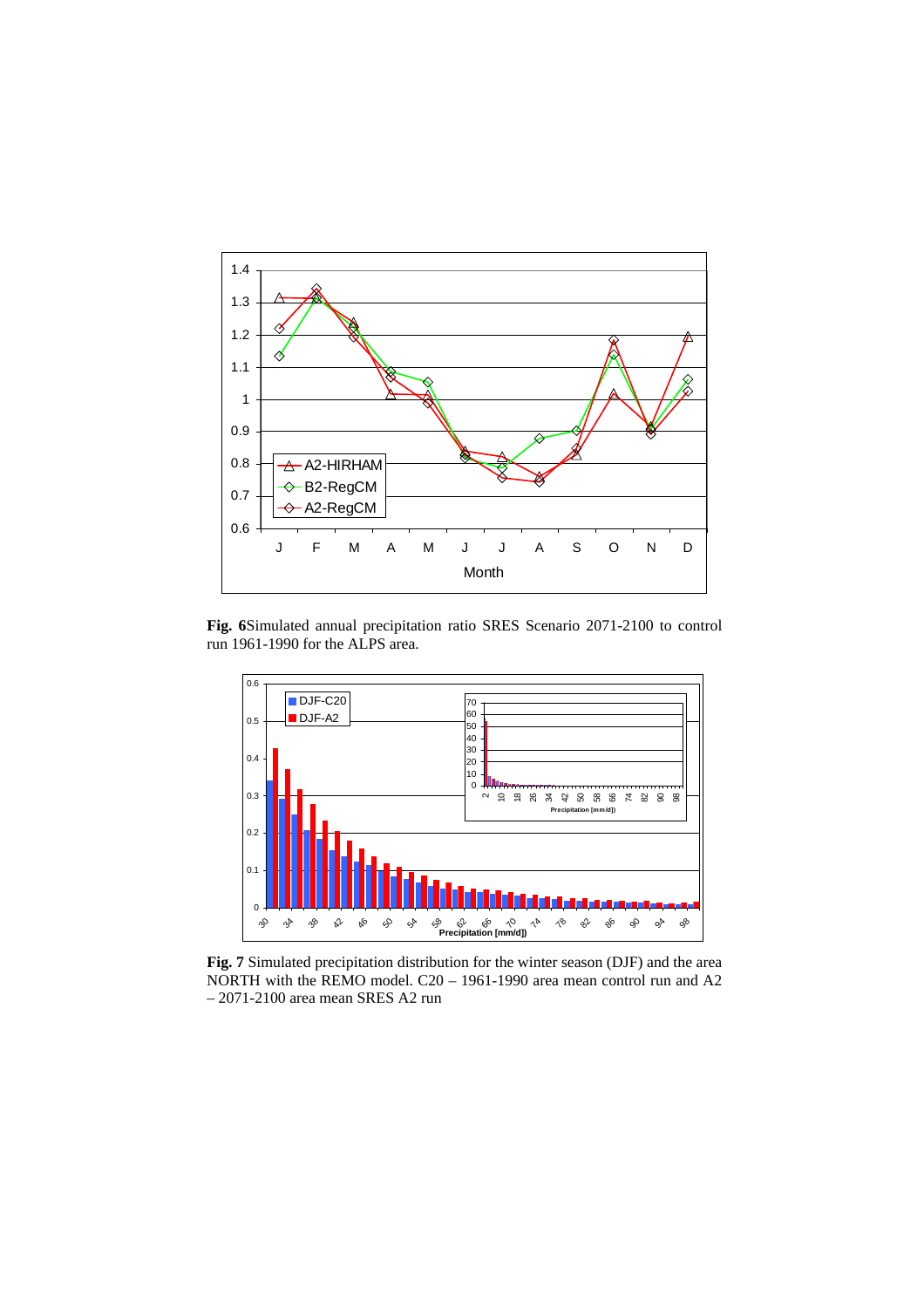REMO model. The results indicate an increasing frequency of strong precipitation events. This change can be seen in the NORTH area in all models in the winter and summer season. The southern part (SOUTH) some models simulate this change for the winter season only.

# **Conclusions**

There is steadily increasing knowledge concerning the climatic change and the expected effects. For the Alpine region a substantial decrease in precipitation in summer and increase in the winter season can be expected. With the increasing spatial resolution of the regional climate models as well as with increasing computational resources, assessment of the climate changes effects even in small river catchments will be possible. While the bias of simulated mean temperatures is in range of 1K, i.e. 0.8°K ensemble mean in Winter (DJF)(Jacob, 2007) there is still a limited reproduction of the major precipitation statistics in comparison to observed values. This fact implicates the application of a bias correction to the regional climate change precipitation data prior application in a hydrological model.

### **Refererences**

- Böhm, R.; Auer, I.; Brunetti, M.; Maugeri, M.; Nanni, T. & Schöner, W. Regional temperature variability in the European Alps: 1760-1998 from homogenized instrumental time series Int. Journal of Climatology, 2001, 21, 1779-1801
- Brohan, P.; Kennedy, J. J.; Harris, I.; Tett, S. F. B. & Jones, P. D. Uncertainty estimates in regional and global observed temperature changes: A new data set from 1850 Journal of Geophysical Research, 2006, 111, D12106
- Christensen, J. H. and Christensen, O. B. (2007). A summary of the PRUDENCE model projections of changes in European climate by the end of this century. *Climatc Change*
- Davies, H. C. (1976). A lateral boundary formulation for multi-level prediction models. *Q. J. R. Meteorol. Soc.*, 102:405–418.
- Efthymiadis, D., Jones, P. D., Briffa, K. R., Auer, I., Böhm, R., Schöner, W., Frei, C., and Schmidli, J. (2006). Construction of a 10-min-gridded precipitation data set for the Greater Alpine Region for 1800-2003. *J. Geoph. Research*, 110:D01105
- Frei, C., Christensen, J. H., Déqué, M., Jacob, D., Jones, R. G., and Vidale, P. L. (2003). Daily precipitation statistics in regional climate models: Evaluation and intercomparison for the European Alps. *J.l Geoph. Research*, 108:4124
- Frei, C., Schöll, R., Fukutome, S., Schmidli, J., and Vidale, P. L. (2006). Future change of precipitation extremes in Europe: Intercomparison of scenarios from regional climate models. *Journal of Geophysical Research*, 111:D06105.